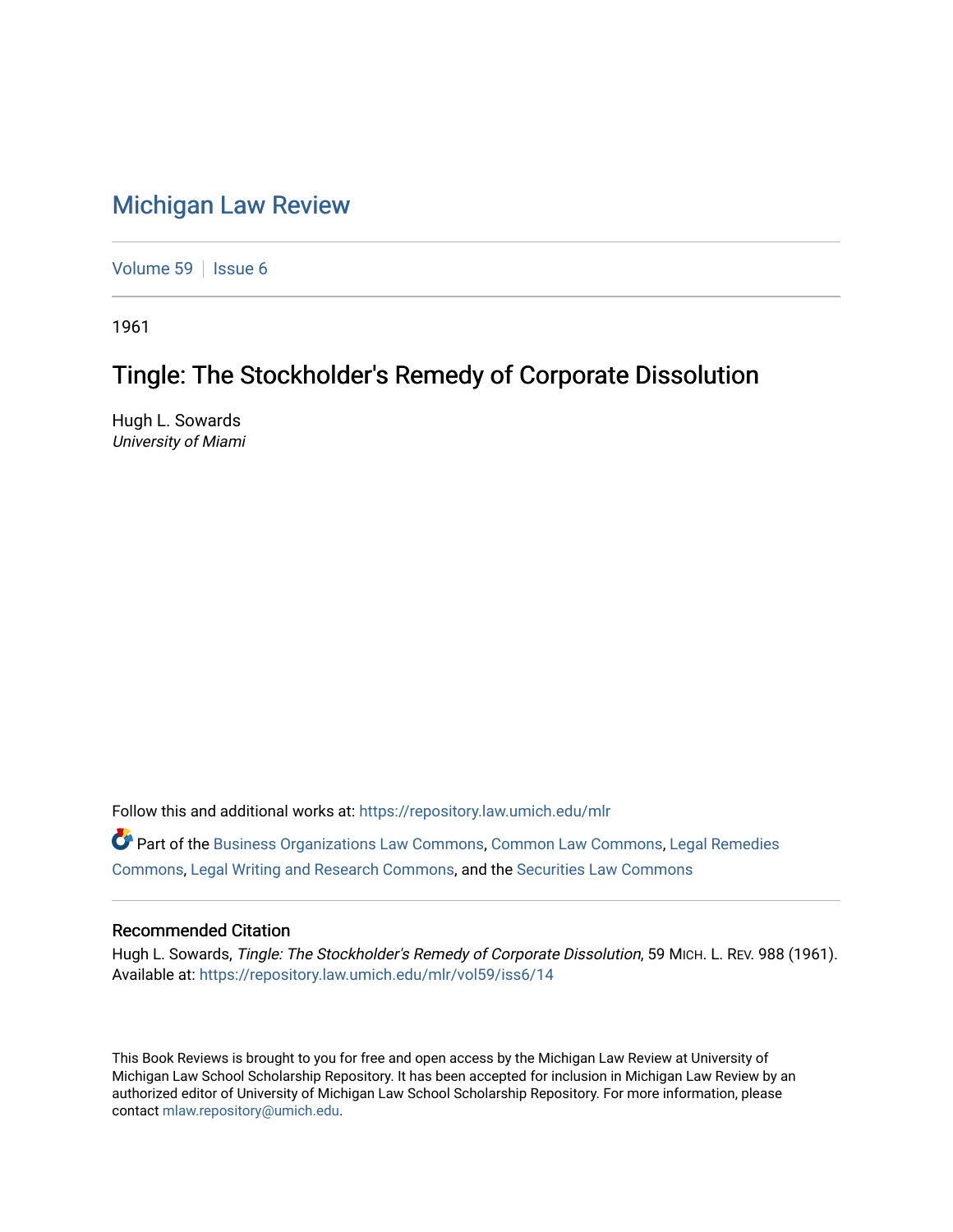THE STOCKHOLDER'S REMEDY OF CORPORATE D1ssoLUTION. By *James O'Malley Tingle.* Missoula, Montana. Montana State University Press. 1959. Pp. 238. \$12.

The availability to minority shareholders of the remedy of involuntary corporate dissolution has been one of the truly gray areas of corporation law. Whether dissolution was sought as relief from majority oppression or as escape from the corporate paralysis of a director deadlock, courts have viewed it as a harsh and drastic sanction, one to be invoked, if at all, only in the most critical of situations. Indeed, for many years judicial pronouncements were abundant that equity had no jurisdiction to dissolve corporations even where majority oppression was fraudulent. Although the face of the law is changing in this respect, the advance of judicial policy, as Professor Laylin James observes in the foreword to this volume, "is likely to be a slow tortuous development. . . ."

The present status of the availability of the remedy, both at common law and under governing statutory provisions, reflects no marked degree of judicial harmony. The attorney's task of presenting an intelligent and convincing argument, either for or against the invocation of the remedy, is difficult indeed. The author has made that task an easier one.

Mr. Tingle's book presents three significant contributions to practicing attorneys and students dealing with this troublesome question: (1) a careful background analysis, both in terms of the common law and modern statutes; (2) an exhaustive and yet clear and concise treatment of many of the leading cases; (3) a common-sense approach to proposed legislative changes.

The first of the volume's five chapters traces, in terms of majority op• pression, the historical development of equity's role in granting relief, via dissolution, to minority shareholders. Well aware of the continuing judicial resistance to invocation of the remedy, the author is nevertheless quick to observe that courts are increasingly receptive if the requested relief will serve to "enforce the duty of honest management even to the extremity of liquidation." (p. 36) Although noting that the "trend is clearly toward the remedy," (p. 41) Tingle emphasizes that relief will be denied unless the harm complained of is directly affecting a vital and material aspect of corporate operation. In short, the mismanagement or oppression must be of major proportions; disagreement on relatively minor matters, even in deadlock situations, will not merit sufficient consideration to invoke the chancellor's affirmative action.

The problem of deadlock, peculiar to close corporations, is given extensive treatment by the author. Appropriate distinction is made between situations wherein the board is deadlocked through equal division of controlling shares ("complete deadlock") and situations wherein shareholders cannot agree on an odd-numbered directorate so that the old directors hold over ("incomplete deadlock"). In the latter situation it is obvious that, inasmuch as the voting strength is equally divided, there is purely fortuitous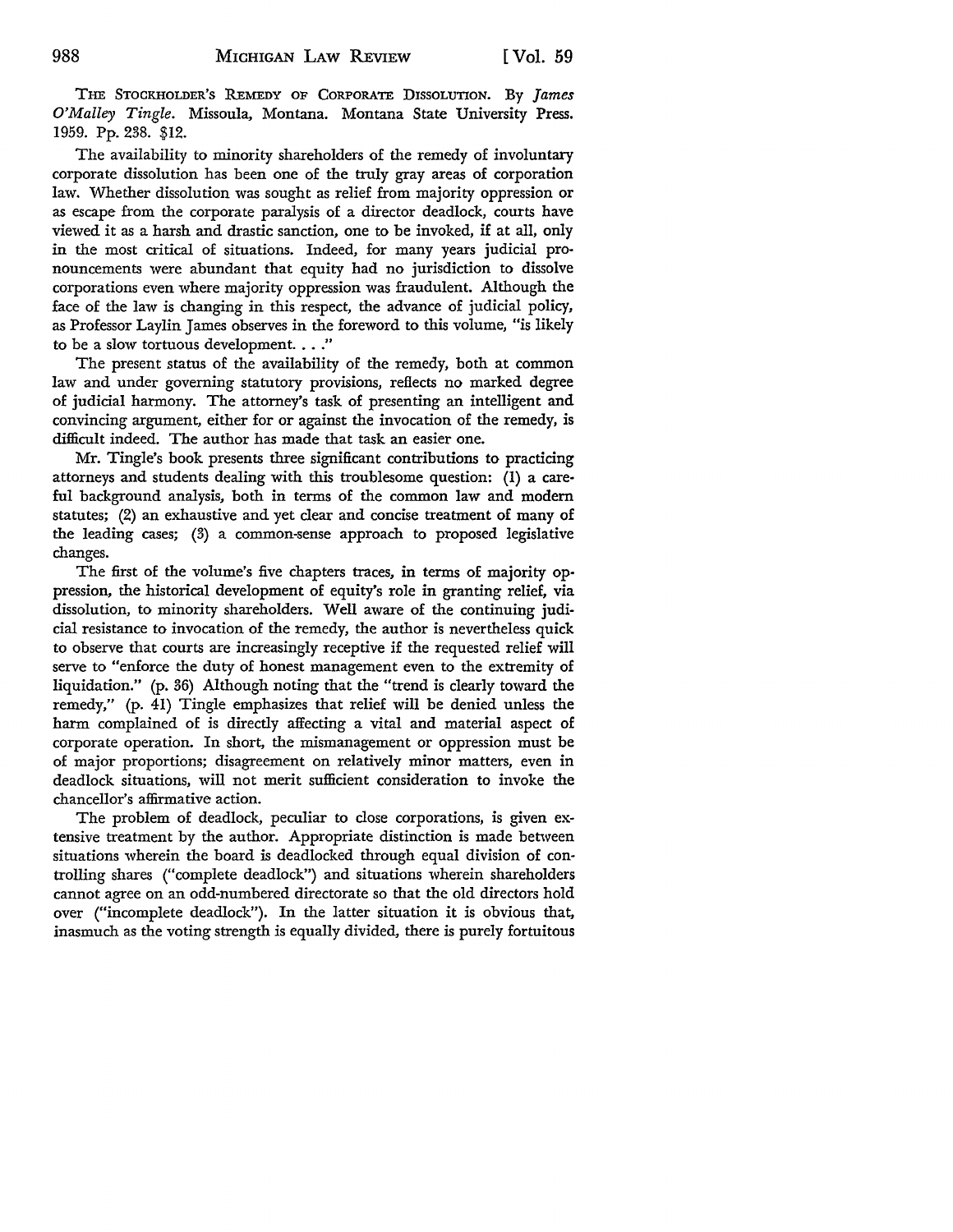control of the board of directors. Yet relief has been denied on the ground that such a corporation was a "solvent, prosperous, going organization, with a full board of directors governing its affairs."<sup>1</sup> The author rightly criticizes such an approach as imposing an unjust penalty upon shareholders by forcing them to act at their peril. Such cases, he observes, "make gamblers of stockholders of close corporations with holdover boards: if there is a deadlock of stockholders exclusive control devolves upon that faction fortuitously represented by a majority of the board, and the other faction loses." (p. 108)

After discussing in detail the leading deadlock cases, the author presents a summary of the common-law theories of liquidation used in various jurisdictions. This summary should prove to be of practical value to attorneys as an organizational guide. Equally cogent treatment is accorded to modern deadlock statutes and their application.

Perhaps the most controversial portion of Tingle's book, at least to legislators and students of this area of corporation law, will be the critique of existing legislation and the proposals for change. First of all, present statutory standards of liquidation are criticized as being too broad and too vague. The answer may be given that broad and vague standards permit judges "running room" in applying governing statutes in the most equitable manner. But the author feels that the price of such flexibility is too high. He fears an uncalled-for continuation of judicial hostility to the remedy. "They [ the judges] will remain relatively free, even in the face of proved incorrigibility, to apply traditional alternatives in lieu of liquidation." (p. 176) Accordingly, Mr. Tingle advocates express legislation of a definite nature as the best route to genuine effectiveness of the remedy.

The legislative proposals of the author provide for dissolution in both complete and incomplete deadlock situations. His standards for invocation of the remedy represent an advance in both clarity and effectiveness: "when those in continuing control of the corporation have by illegal, fraudulent, oppressive, or other action or inaction demonstrated that they can no longer be trusted to control the corporation in good faith toward all of its stockholders." (p. 180)

Mr. Tingle, however, wisely does not limit his proposed changes to a formulation of standards. Instead, he provides for practical alternatives short of liquidation. The plaintiff, for example, is granted the right to withdraw his investment whenever the corporate business is endangered by an oppressive majority or whenever he is excluded from participation in executive management. (p. 196) Similarly, receivership, dissolution and liquidation may be avoided through a purchase of the plaintiff's shares by the controlling faction. Determination of value is by the court or courtappointed appraisers, thus mitigating the danger of a purchase of the oppressed stockholder's shares at forced sale prices. (p. 204)

1 Hepner v. Miller, 130 Colo. 243, 246-47, 274 P.2d 818, 819 (1954).